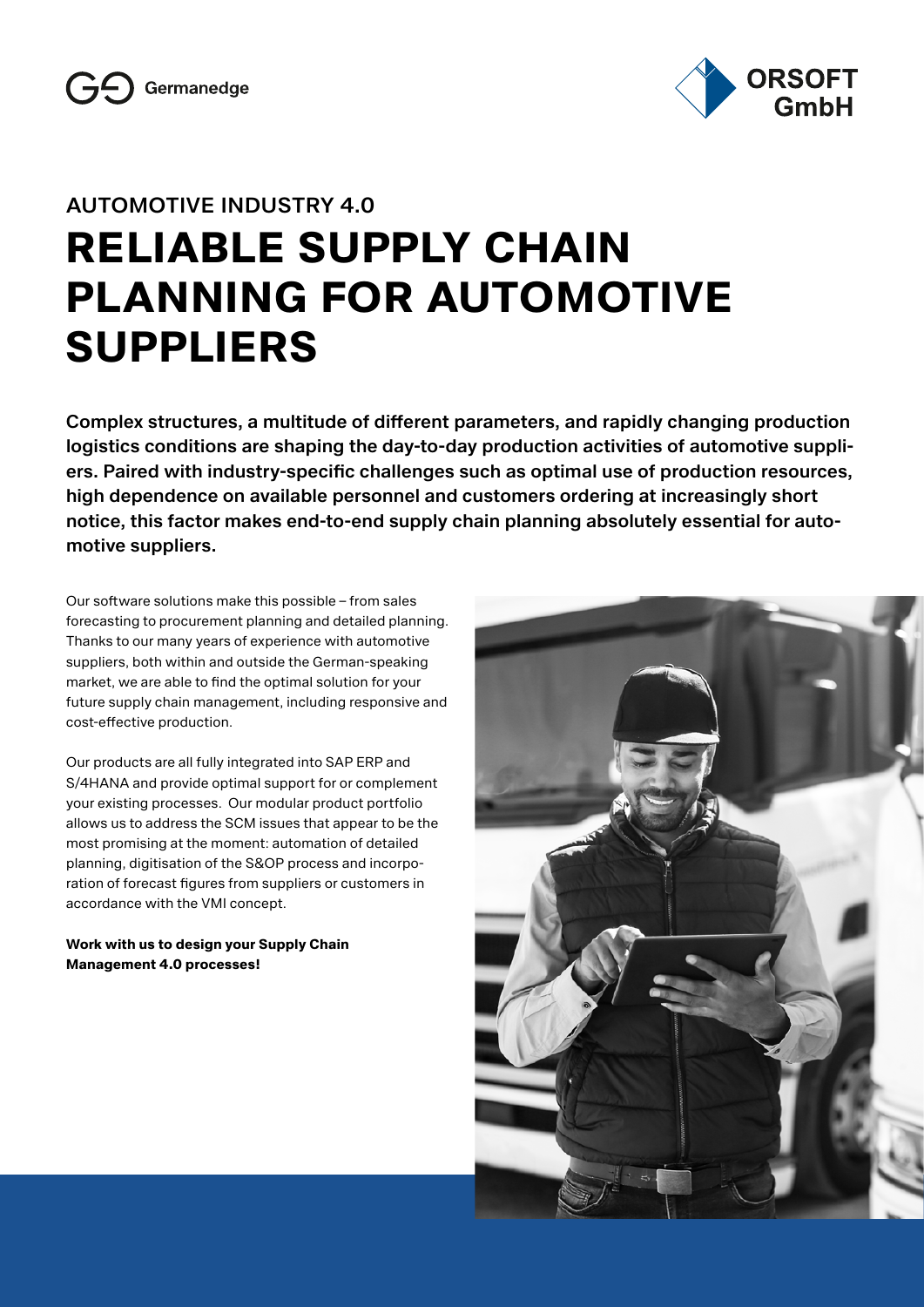

# **ORSOFT Enterprise Workbench**

# **Monitor globalised value chains in real time through end-to-end supply chain optimisation**

Disruptions to traditional sales and operations planning pose a major obstacle for automotive suppliers today. Reported volumes from the generally small number of customers are very volatile and thus have a major impact on the sales of the entire company. This means that in order to be able to supply customers on time, a high level of safety stock of intermediate products is necessary throughout the supply chain, which unnecessarily ties up a lot of capital.

The ORSOFT Enterprise Workbench helps companies to better forecast future sales volumes while simultaneously checking which raw material quantities, safety stocks and transports are needed throughout the supply chain in order to produce at optimal costs. Forecasting and demand planning with volatile demand curves are made significantly more accurate with the help of artificial intelligence and machine learning.

Sales & operations planning makes it possible to tactically and operationally simulate which staff capacities will be needed in the long term for the forecast figures. A longterm overview of the necessary raw materials also makes it possible to respond tactically to price fluctuations for raw materials and to avoid high stock levels.

## **Expected added value from an introduction:**

- $\rightarrow$  Improvement of forecast accuracy by 5-20%
- $\rightarrow$  Reduction of transport costs to distribution centres and to the customer by 5-10%
- $\rightarrow$  Reduction of capital commitment through a decrease of safety stock by 2-5%
- $\rightarrow$  Reduction of costly extra shifts by 20-50%.
- $\rightarrow$  Reduction of raw material costs by 2-5%
- $\rightarrow$  Improvement of the efficiency of operational planning and IT support by 20-80%
- $\rightarrow$  Rise in customer commitments by 2-5% on the desired date

The solution is based on the production logistics model of SAP ERP and SAP S/4HANA. The capacity check is not based on coarse volume-time requirements, but on scheduling, taking into account relationships, shifts and other restrictions. This involves interactive, simulation-based planning processes which replace the previous batch-oriented processes, and rough planning becomes a seamless extension of detailed planning with additional capacity reserves freed up for important customers.

## **Technical highlights:**

- $\rightarrow$  Real-time simulation platform with in-memory technology
- $\rightarrow$  Elimination of duplicate data storage through certified RFC interface
- $\rightarrow$  100% compatible with SAP user management
- $\rightarrow$  Machine learning and artificial intelligence form the basis of planning algorithms

# **The advantages of the "ORSOFT Enterprise Workbench" at a glance:**

- $\rightarrow$  Global single point of truth for the supply chain through certified integration in SAP ERP and SAP S/4HANA
- $\rightarrow$  Forecasting methods supported by machine learning for the sales planning process
- $\rightarrow$  Simultaneous material and resource planning to balance available capacity and capacity requirements for the next 24 months
- $\rightarrow$  Simulation of the impact of strategic investments in new products, equipment and production facilities
- $\rightarrow$  Consideration across factories, including multi-stage supply chains, in order to be able to counteract delays/bottlenecks at an early stage
- $\rightarrow$  Reliable overview of raw material and personnel requirements to ensure a high OTIF percentage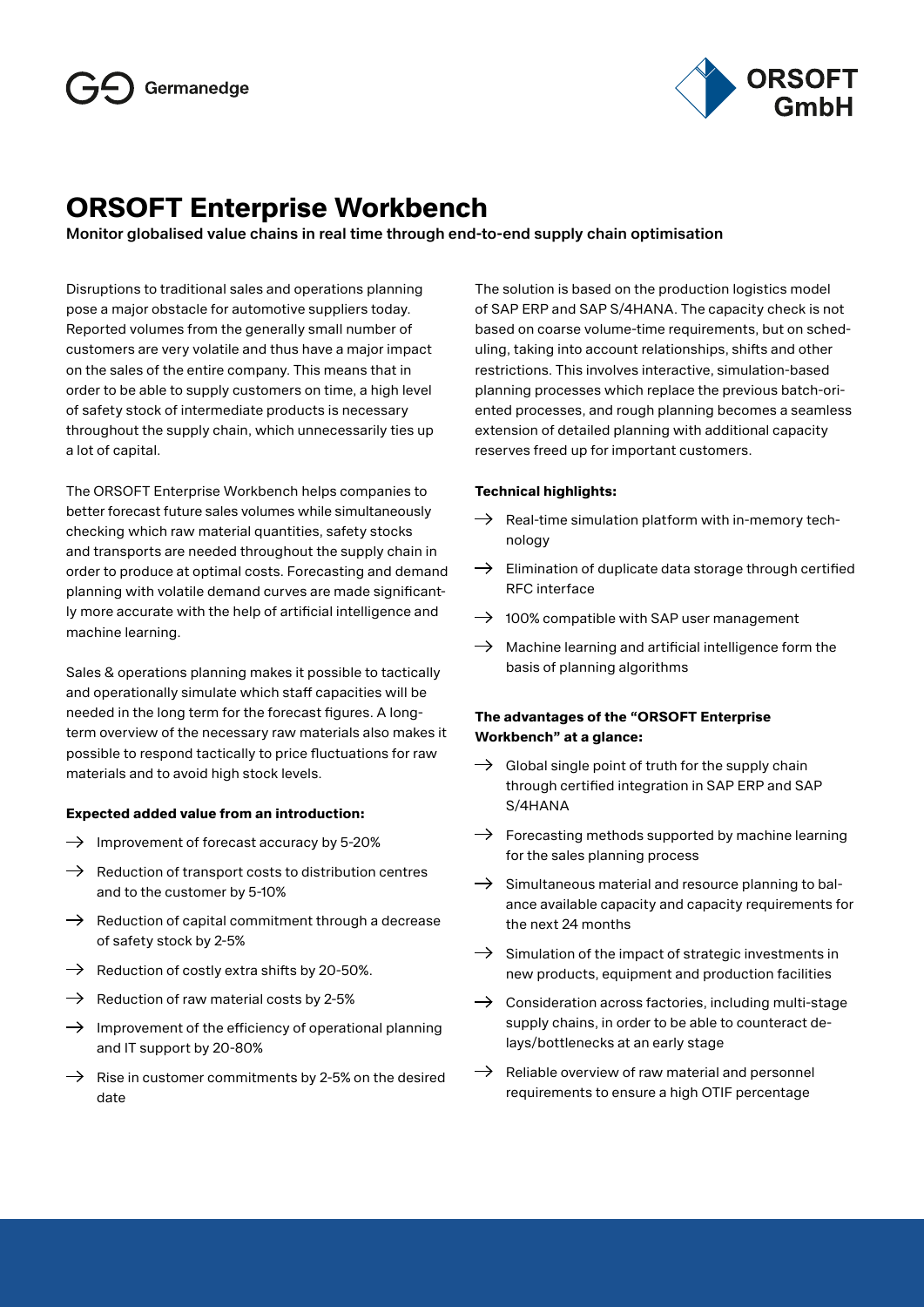

# **ORSOFT Manufacturing Workbench**

**Simultaneous material and multi-resource planning**

The challenges that automotive suppliers face when it comes to detailed planning are manifold: orders from customers placed at short notice, frequent rescheduling due to staff shortages in the production area or frequent changes in the set-up of the production machines.

This complexity can only be managed with a detailed planning tool that can simulate and optimise both capacities and material flows.

The ORSOFT Manufacturing Workbench follows the principles of advanced planning and scheduling and offers interactive material and simultaneous resource planning with the possibility to create planning scenarios and collaboratively select the desired scenario based on key figures. Additional industry enhancements such as the ability to integrate maintenance orders into the plan, to plan production resources/tools as an additional dimension or to map furnace operations for work steps that are to be processed simultaneously, allow the production process to be mapped digitally in accordance with the digital twin principle.

## **Expected added value from an introduction:**

- $\rightarrow$  Reduction of capital commitment through a decrease of safety stock by 3-10%
- $\rightarrow$  Reduction of setup times by 10-50%
- $\rightarrow$  Improvement of the efficiency of operational planning and IT support by 20-80%
- $\rightarrow$  Improvement of OTIF by 5-10%



Based on SAP ERP or SAP S/4HANA data, the software provides an immediate overview of capacity utilisation, material flows, delay situations and material key figures – even across different locations.

# **Technical highlights:**

- $\rightarrow$  High-performance response through local RAM database with the possibility of planning in real time
- $\rightarrow$  Elimination of duplicate data storage through certified RFC interface
- $\rightarrow$  100% compatible with SAP user management
- $\rightarrow$  Planning can be automated according to the principle of autonomous planning

The ORSOFT Manufacturing Workbench supports manual processes (in Gantt chart as well as daily charts) as well as automated planning, in which human intervention is only required for regulation. All partial solutions are not only used as APS systems or control stations, but existing SAP processes can also be reused, for example, online ATP and CTP checks can be called up directly from SAP transactions at the touch of a button. Users receive current and reliable information on delivery dates and prices immediately during the sales process.

# **The advantages of the "ORSOFT Manufacturing Workbench" at a glance:**

- $\rightarrow$  Simultaneous capacity and material flow planning with the option of integrating maintenance, personnel, production resources and tools, or projects
- $\rightarrow$  Automatic scenario generation for easier selection of the optimal production plan
- $\rightarrow$  ATP, CTP and PTP checks directly from the customer entry
- $\rightarrow$  Quick increase in value through piloting by means of a certified interface
- $\rightarrow$  Allows flexible planning solutions adapted to customer needs based on standard products